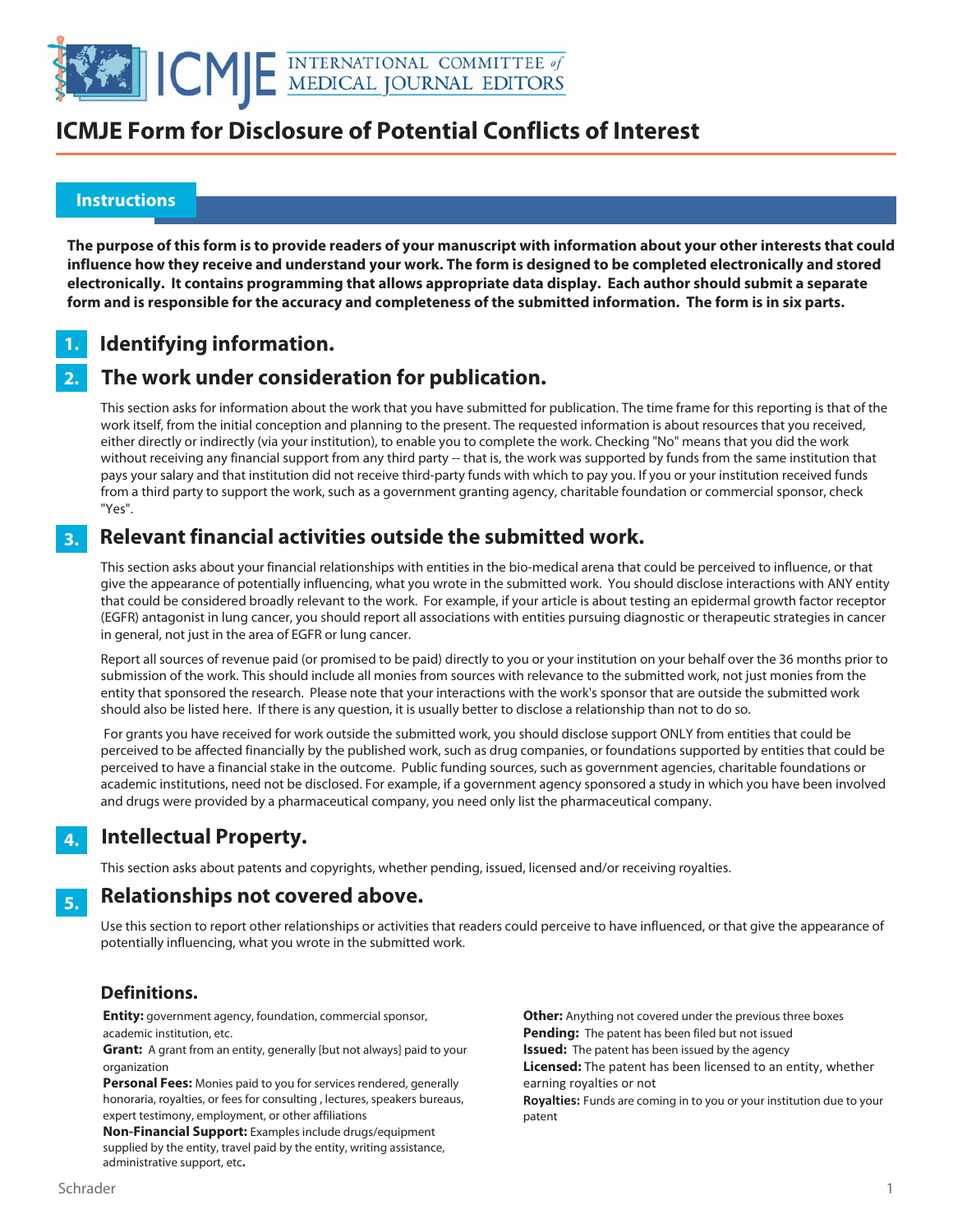

# **ICMJE Form for Disclosure of Potential Conflicts of Interest**

| <b>Section 1.</b>                        | <b>Identifying Information</b>                                                                                                                                                     |                                                        |                              |
|------------------------------------------|------------------------------------------------------------------------------------------------------------------------------------------------------------------------------------|--------------------------------------------------------|------------------------------|
| 1. Given Name (First Name)<br><b>Tim</b> | 4. Are you the corresponding author?                                                                                                                                               | 2. Surname (Last Name)<br>Schrader<br>$\sqrt{Y}$<br>No | 3. Date<br>11-September-2015 |
| 5. Manuscript Title                      | Intraoperative Monitoring Of Epiphyseal Perfusion In SCFE<br>$\mathcal{L}$ . Moreover, which is a set of the set of the set of $\mathcal{L}$ , and $\mathcal{L}$ and $\mathcal{L}$ |                                                        |                              |

6. Manuscript Identifying Number (if you know it)

# **The Work Under Consideration for Publication**

Did you or your institution **at any time** receive payment or services from a third party (government, commercial, private foundation, etc.) for any aspect of the submitted work (including but not limited to grants, data monitoring board, study design, manuscript preparation, statistical analysis, etc.)?

| Are there any relevant conflicts of interest? |  | $\sqrt{\mathsf{Y}}$ es |  | $\overline{\phantom{a}}$ No |
|-----------------------------------------------|--|------------------------|--|-----------------------------|
|-----------------------------------------------|--|------------------------|--|-----------------------------|

| If yes, please fill out the appropriate information below. If you have more than one entity press the "ADD" button to add a row. |  |
|----------------------------------------------------------------------------------------------------------------------------------|--|
| Excess rows can be removed by pressing the "X" button.                                                                           |  |

| <b>Name of Institution/Company</b> | Fees <sup>5</sup> | Grant? Personal Non-Financial Other? Comments<br>Support <sup>:</sup> |  |  |
|------------------------------------|-------------------|-----------------------------------------------------------------------|--|--|
| Friend's Research Grant CHOA       |                   |                                                                       |  |  |

## **Relevant financial activities outside the submitted work. Section 3. Relevant financial activities** outside the submitted work.

Place a check in the appropriate boxes in the table to indicate whether you have financial relationships (regardless of amount of compensation) with entities as described in the instructions. Use one line for each entity; add as many lines as you need by clicking the "Add +" box. You should report relationships that were **present during the 36 months prior to publication**.

Are there any relevant conflicts of interest?  $\Box$  Yes  $\Box$  No

# **Intellectual Property -- Patents & Copyrights**

Do you have any patents, whether planned, pending or issued, broadly relevant to the work?  $\sqrt{\sqrt{1}}$  Yes  $\sqrt{\sqrt{1}}$  No

If yes, please fill out the appropriate information below. If you have more than one entity press the "ADD" button to add a row. Excess rows can be removed by pressing the "X" button.